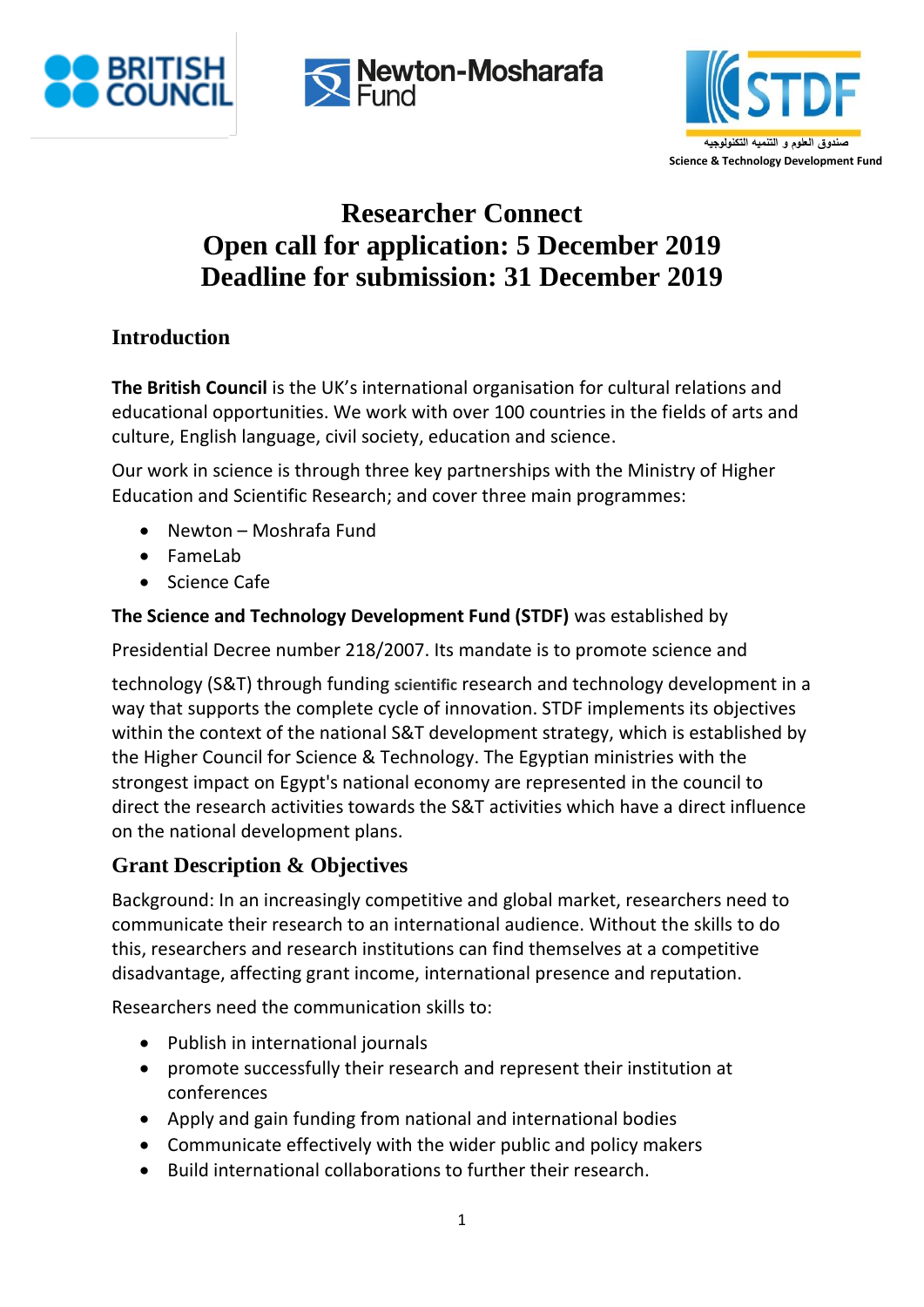





In recognition of this need, we are offering the Researcher Connect professional development course.

## **Researcher Connect is a professional development course that focuses on the development of excellent communication skills for international, multicultural contexts.**

STDF's mission is to deliver skills training that will help researchers progress in their career and function at an international level.

Researcher Connect provides participants with the insights, understanding and tools to communicate effectively, whatever the situation or context.

Its function is the Development of critical thinking, reflective and critiquing skills.

Researcher Connect is offered as a series of modules delivered in workshop format by experienced and quality-assured trainers.

Researcher Connect was developed by and will be delivered by the British Council.

## **Researcher Connect modules**:

Researcher Connect comprises a number of different modules. You can choose different combinations of modules to make up a tailored workshop that fits the needs of your institution.

All the trainers are able to deliver any of the modules in the Researcher Connect prospectus.

We currently offer the following modules:

- Foundation Module (Half day)
- Abstracts (Half day)
- Academic Collaboration (Half or Full day)
- Academic Writing (Full day)
- Digital Researcher (Half or Full day)
- Effective Emails (Half or Full day)
- Persuasive Proposals (Full day)
- $\cdot$  presenting with impact (Half day)

While the **Foundation module is compulsory**, for all the other modules, you can select different combinations to fit your needs.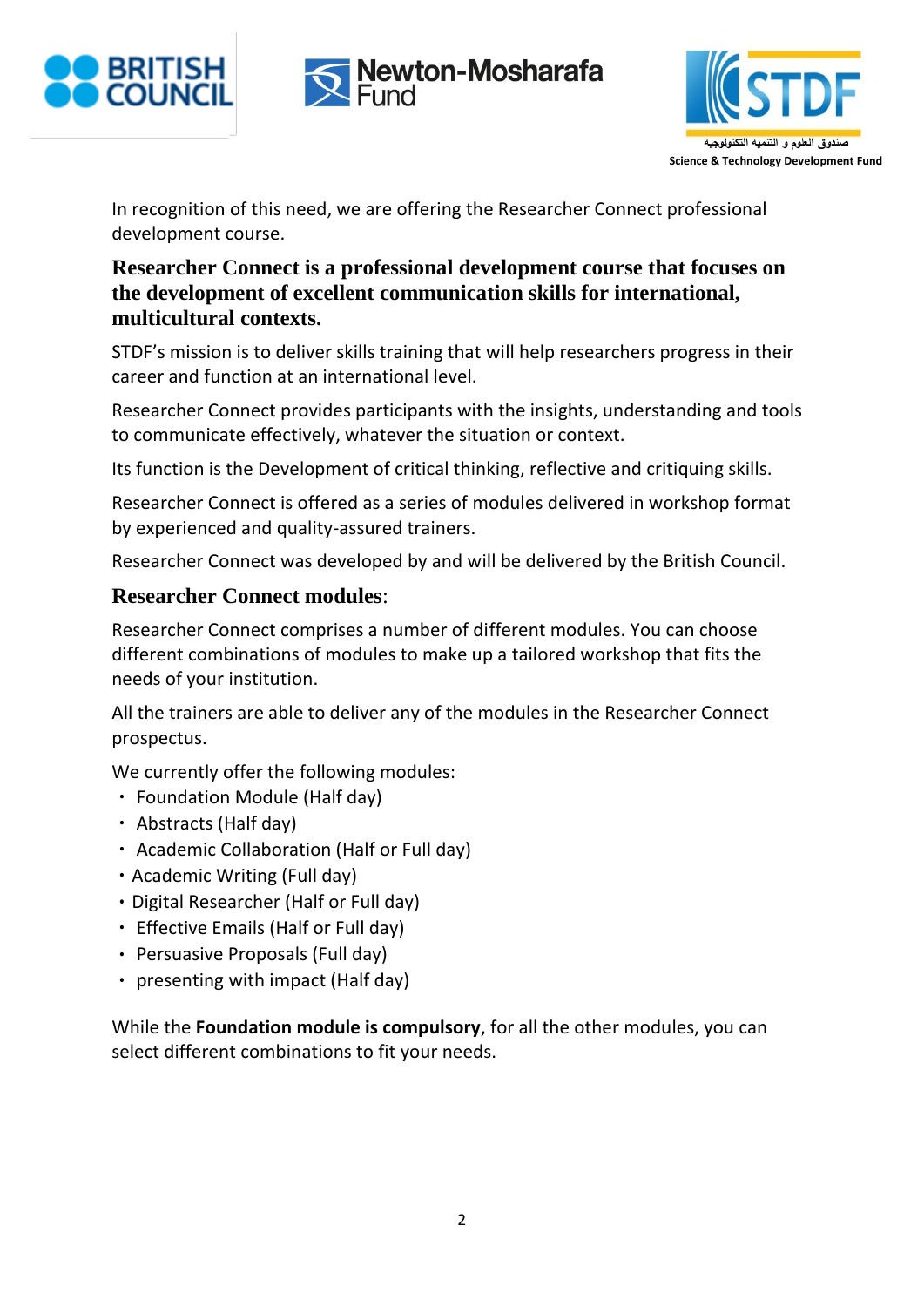





#### **Funding Criteria**:

The fund provided by STDF (up to LE 10 000) for the support of a scientific event according to the laws, rules and regulations of governmental funding.

The fund will cover hiring meeting hall for the event, Participants bags, promotional material, certificates of attendance printing, the trainer's requirements (audio visual equipment, note books, pens, posted notes, flip charts ….) invoices should be submitted for the items that the fund will cover.

The fund provided by the British Council for the support of a scientific event will cover the modules material, Trainers coming from the United Kingdom and their accommodation.

#### **The following eligibility criteria apply to this grant:**

Any Egyptian Researcher (**PhD holder)** is eligible to submit as "Event Coordinator/Organizer".

ONLY applicants affiliated to Egyptian Research Institution or University are eligible for receiving STDF funding in accordance with the laws, rules and regulations of governmental funding. (American University in Cairo and Arab academy for Science Technology and Maritimes Transport are not eligible for funding for STDF)

In all contractual, reporting and monitoring procedures, the university, research institution receiving the funds will be represented by a researcher having welldocumented scientific research and development activities, who will act as the "Event Coordinator/Organizer".

Applications should be relevant to main goals of Egypt's Sustainable Development Strategy 2030 (as this will be taken into consideration in the selection process).

The proposed eligible events should be held in the Egyptian Research Institution, or in the University, with which the Event Coordinator is affiliated. The workshops will run from 9am until 5pm each day for three days. Workshops should contain a minimum of 15 people and a maximum of 20.

The Workshop should be confirmed by the workshop coordinator no later than 2 weeks prior to the event, confirming your workshop later than this date will make your workshop cancelled.